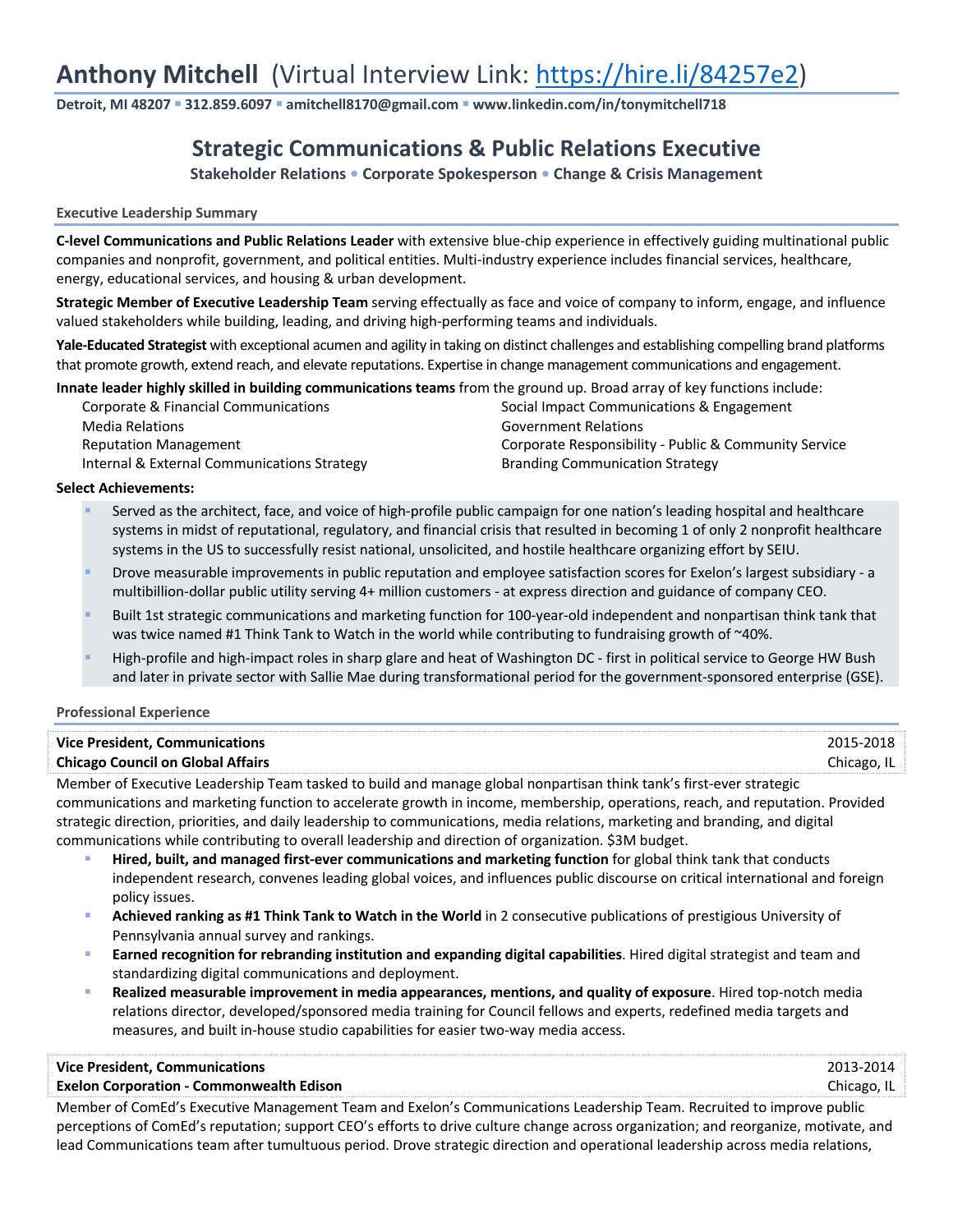employee communications, external communications, and advertising & branding functions for largest subsidiary of Fortune 100 energy provider and Illinois's largest electric utility with over 4 million customers and 6,000 employees. \$5M budget.

- § **Produced measurable improvement in reputation scores** for public engagement and perceptions of Exelon's principal utility after year 1 of comprehensive reputation management initiative with quantifiable benchmarks and targets.
- § **Achieved year-over-year improvement in employee satisfaction scores**. Launched variety of initiatives to improve communications and connections between management and employees, e.g., 'roadshow' that brought company's highest leaders to multiple events with employee groups from 80 to 500 in structured program to create dialogue, exchange information, and build alignment around ComEd's priorities and direction.
- § **Partnered with retained agency to develop innovative ComEd advertising campaign** of light, approachable, and humorous tone through series of 'skits' that contributed to overall uptick in ComEd reputation score.
- § **Expanded brand and highlighted community investments** through innovative advertising and marketing strategies and tactics. Supported and advanced STEM opportunities for young Chicago-area girls in first 'ComEd Ice Box Derby' that enabled 35 area high school girls to receive scholarship money and other benefits.

#### **Senior Vice President, Chief Communication & Public Affairs Officer** 2012-2013

**Career Education Corporation Community Career Education** Greater Chicago, IL

Hired by newly appointed CEO in turnaround mission in midst of crisis and substantial regulatory penalties for publicly held education company. Provided executive leadership that directly contributed to financial, reputation, and regulatory turnaround agenda of company. Reorganized and led team of 50+. \$17M budget.

- § **Consolidated and reorganized disparate public affairs and public policy teams** (previously housed under multiple leaders) that reduced total budget costs while achieving greater efficiencies.
- § **Optimized quality, consistency, and impact of messaging**, priorities, and plans of external-facing departments (government and regulatory affairs and media relations).
- § **Substantially improved relations through considerable face-to-face meetings** and direct communications as company's ambassador with key senior officials, including at Department of Education, several regional/institutional accreditors, Illinois state government officials, and policymakers with significant oversight and influence over Career Education.
- § **Praised for transparency of turnaround plans** that were essential to building better relations with key stakeholders and acts of credibility that mitigated/reduced punitive actions with multimillion-dollar impact.

### **Vice President, Communications** 2008-2012

#### **ABM Industries** New York, NY

Lead executive of all communications of \$4B publicly-traded engineering and services company with 100,000+ employees for all corporate activities, e.g., financial communications, press releases, media relations, employee/labor and crisis communications, with support staff of 2. ~\$2M budget. Served on executive and operations review team handling multiple high-profile initiatives and assignments for CEO.

- § **Became first VP, Communications in company's 100-year history**, producing multimillion-dollar savings in overall communication's expenditures while enhancing reputation and connections with thousands of important stakeholders, including corporate and government clients and 100,000+ US employees.
- § **Key executive in rebranding entire company** in collaboration with senior management and marketing leadership.
- § **Secured and managed CEO's role appearance on new television series** *Undercover Boss*, yielding unprecedented visibility.

| <b>Senior Vice President, Communications &amp; Government Relations</b>                                                  | 2005-2007           |  |
|--------------------------------------------------------------------------------------------------------------------------|---------------------|--|
| <b>Advocate Health Care</b>                                                                                              | Greater Chicago, IL |  |
| Led teges of 10 in communications, coverage tralations, and community offeirs of pation's largest nonorafit hospital and |                     |  |

Led team of 40+ in communications, government relations, and community affairs of nation's largest nonprofit hospital and healthcare system encompassing 8 hospitals (4 Level I Trauma Centers, large physician medical group, home healthcare) with revenues between \$3-4B, 10,000 employees, and thousands of physicians. \$10M budget.

- § **Go-to-executive to address high-profile, hostile, union (SEIU) organizing campaign** targeting entire Advocate system. Drove communications, government relations, community engagement, media relations and advocacy during significant litigation, stakeholder activism, and legislative and political challenges to tax-exempt status.
- § **Reorganized, restructured, and rejuvenated entire team of 40.** Turned unstructured and underperforming operations into cohesive and results-oriented team in communications, community engagement, media, government relations, and advocacy.
- § **Elevated Advocate's public profile and relations** by delivering speeches & testimony, writing articles, managing media, and representing one of the largest and leading nonprofit healthcare systems in USA.
- § **Architect, face, voice, and leader of Advocate's campaign** in preventing organizing effort. Fundamentally protected financial, organizational, and political stability of entire nonprofit healthcare system. Became 1 of only 2 nonprofit health systems in country to defeat SEIU's effort.